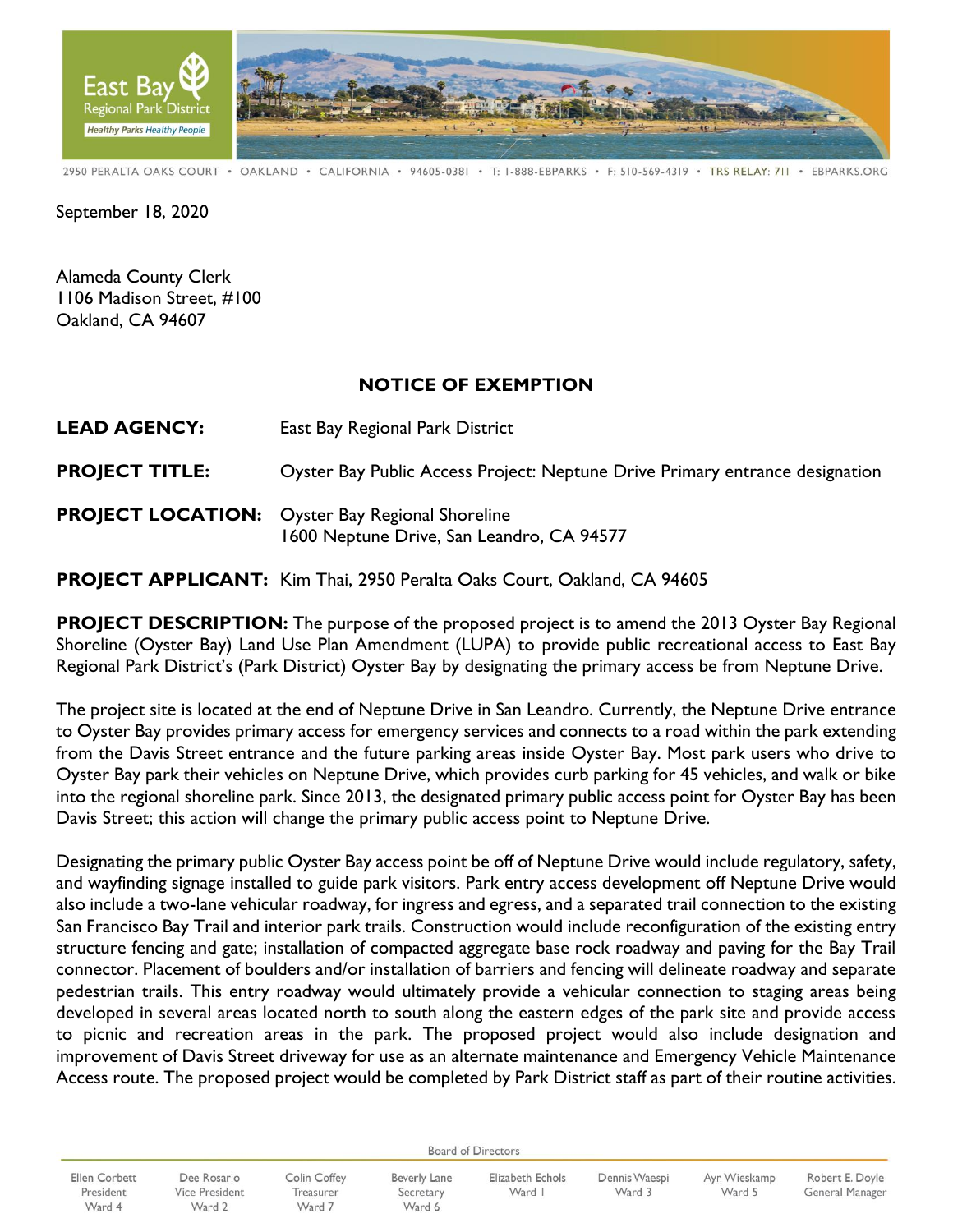**DETERMINATION:** The Park District has reviewed the proposed project and determined it to be categorically exempt from the California Environmental Quality Act (CEQA) under the following sections of Article 19, Categorical Exemptions, of the State CEQA Guidelines in the California Administrative Code:

## **Section 15301(d) – Existing Facilities – Restoration or rehabilitation of deteriorated or damaged structures, facilities, or mechanical equipment to meet current standards or public health and safety.**

The proposed project meets the requirements of a Class 1 Categorical Exemption in the CEQA Guidelines, where the project "consists of the operation, repair, maintenance, permitting, leasing, licensing, or minor alteration of existing public or private structures, facilities, mechanical equipment, or topographical features, involving negligible or no expansion of existing or former use". The project will allow for safer and clearly signed public access into Oyster Bay.

## **Section 15302(c) – Replacement or Reconstruction of existing utility systems and/or facilities involving negligible or no expansion of capacity.**

The proposed project meets the requirements for a Class 2 Categorical Exemption in the *CEQA Guidelines*, as the project "consists of replacement or reconstruction of existing structures and facilities where the new facilities would be located on the same site as the facilities replaced and would have substantially the same purpose and capacity" as the replaced facilities. The project would make Neptune Drive the primary public access point into Oyster Bay, which is how most park users currently enter the park.

**Prepared by:** Kim Thai, Senior Planner **Date** Planning & GIS Department [kthai@ebparks.org](mailto:kthai@ebparks.org)

09/18/2020